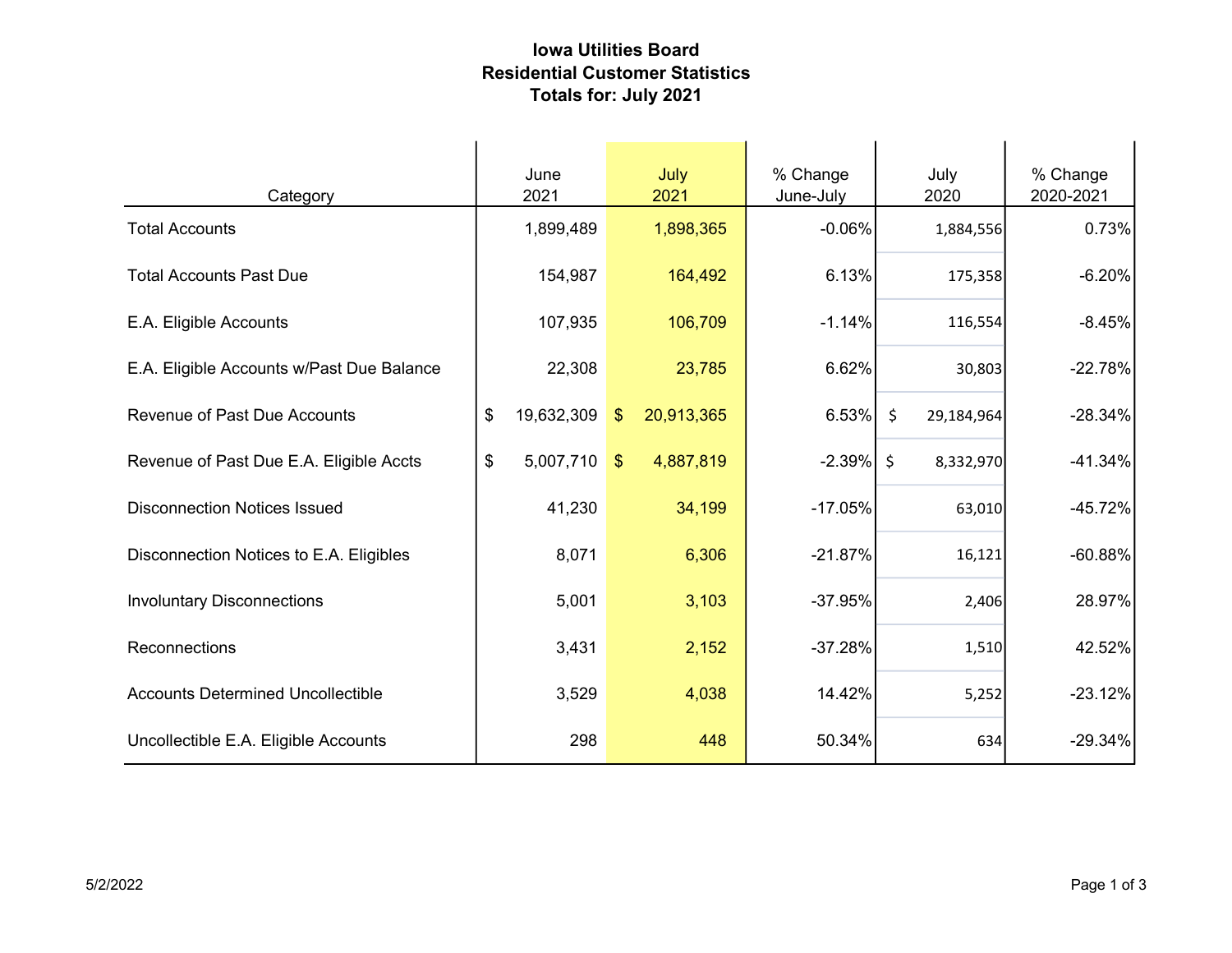## Iowa Utilities Board Residential Customer Statistics Breakdown by Company for: July 2021

|                                           | <b>Black Hills Energy</b><br>Linn County REC*<br>f/k/a Aquila |                 | <b>Liberty Energy</b><br>f/k/a Atmos |              |
|-------------------------------------------|---------------------------------------------------------------|-----------------|--------------------------------------|--------------|
| Category                                  | (Electric Only)                                               | (Gas Only)      |                                      | (Gas Only)   |
| <b>Total Accounts</b>                     |                                                               | 143,566         |                                      | 4,039        |
| <b>Total Accounts Past Due</b>            |                                                               | 10,248          |                                      | 363          |
| E.A. Eligible Accounts                    |                                                               | 6,334           |                                      | 474          |
| E.A. Eligible Accounts w/Past Due Balance |                                                               | 862             |                                      | 100          |
| <b>Revenue of Past Due Accounts</b>       |                                                               | 1,136,819<br>\$ |                                      | \$<br>71,560 |
| Revenue of Past Due E.A. Eligible Accts   |                                                               | 126,693<br>\$   |                                      | \$<br>21,291 |
| <b>Disconnection Notices Issued</b>       |                                                               | 3,005           |                                      | 151          |
| Disconnection Notices to E.A. Eligibles   |                                                               | 292             |                                      | 31           |
| <b>Involuntary Disconnections</b>         |                                                               | 380             |                                      | 39           |
| Reconnections                             |                                                               | 61              |                                      | 8            |
| <b>Accounts Determined Uncollectible</b>  |                                                               | 302             |                                      | 29           |
| Uncollectible E.A. Eligible Accounts      |                                                               | 0               |                                      |              |

\* Effective July 1, 2018, Linn County REC is no longer required to file this report.